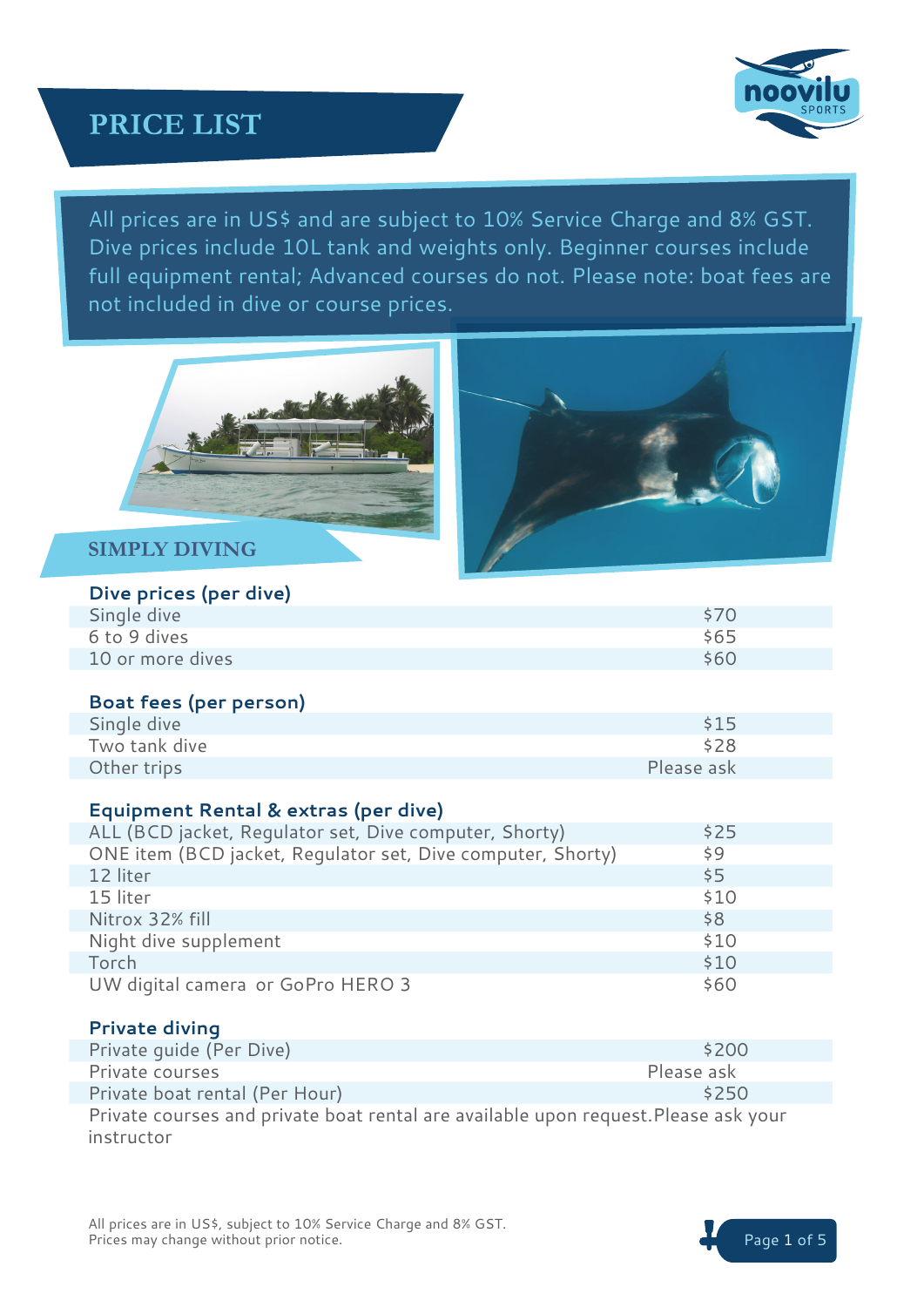

# **ARI EXPLORER DIVE TRIPS**

The 25 Meter twin mast motorsailer, Ari Explorer, is a private yacht offered exclusively to resident guests of Kandolhu. Broad beamed, she offers wide teak decks for relaxing sundowners and inspiring sunrises. The spacious upper sundeck is ideal for warming the body and soul and for catching the breeze while one surveys the horizon for hidden islands appearing out of a sparkling ocean. She is the perfect vessel for unique diving adventures with a special companion or group of friends.

On private charters we usually dive from the Ari Explorers inflatable; on dive safari from our dhoni "Hammerhead".



# **INDIAN OCEAN EXPLORER**

Charter the Ari Explorer for a few hours or a full day of diving adventure and discovery in Ari atoll or Rasdhoo atoll and explore the Indian Ocean with your private dive guide. Max. four divers; min. two divers.

Price for yacht rental: Please enquire.

#### **For two dives per person with private guide: \$370 per diver. For three dives per person with private guide: \$550 per diver.**

# **DIVE SAFARI**

A full day dive safari in Ari atoll making three dives on some of Ari atolls renowned dive sites; dive from our dhoni Hammerhead and relax onboard the comfortable Ari Explorer for your surface intervals, lunch and cruising. We depart after an early breakfast around 8am and return around 5pm. Min. eight divers.

**This wonderful island escape with three dives and lunch onboard included: \$425 per diver; \$250 non-diver.**

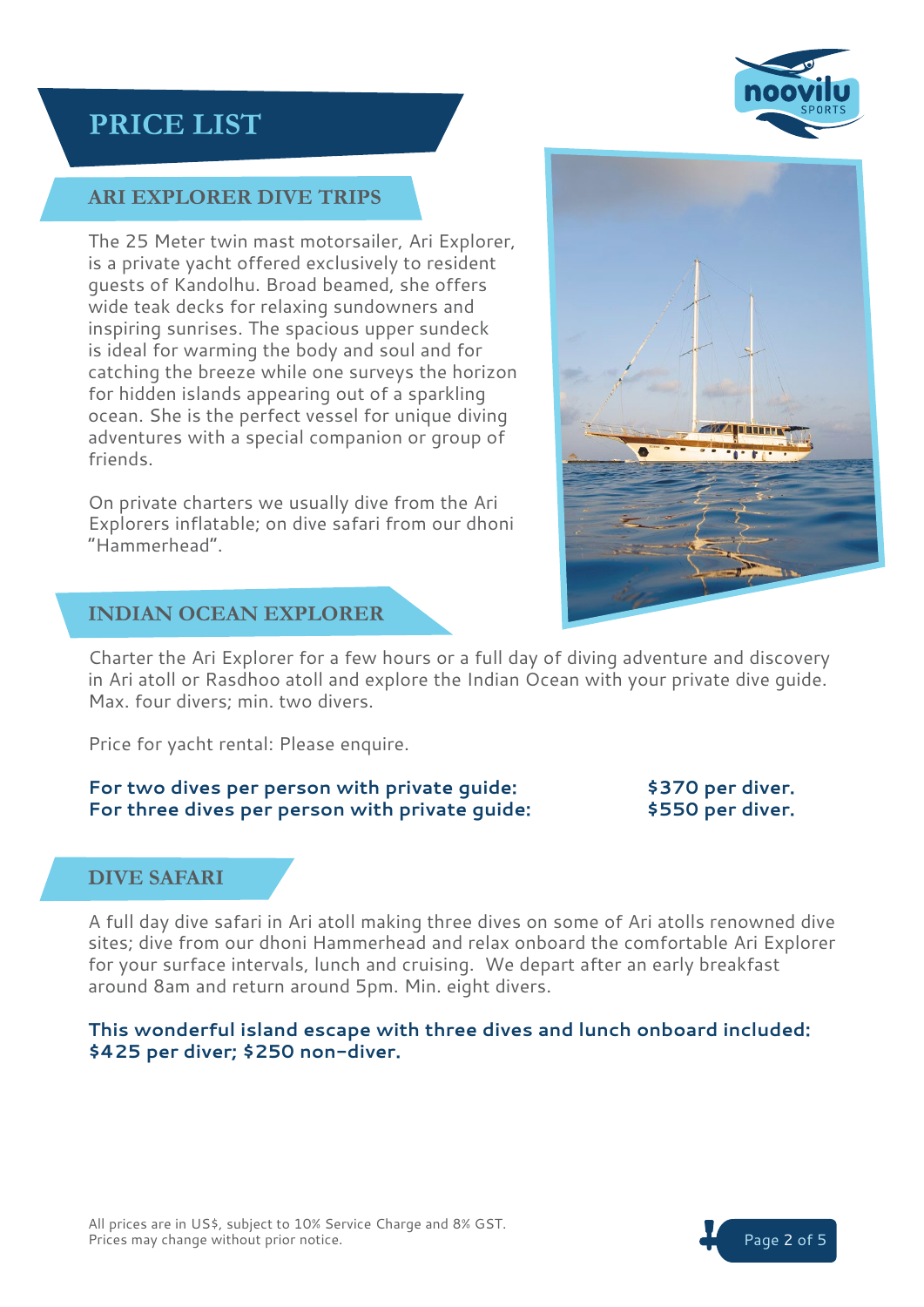### **BEGINNER COURSES**

All beginner courses include full equipment, required teaching materials and certification, but not boat fees. All course rates are quoted per person, but are for minimum two participants. Private courses are available on request.

#### **Bubblemaker \$130**

For 8 and 9 year olds – an easy scuba introduction for young kids – max. 2m depth.

### **Discover Scuba Diving (DSD)** \$170

The perfect "try diving" experience for those 10 years or above. An introductory course that includes a beautiful shallow dive on Kandolhu house reef.

### **Repeat Discover \$160**

A good option after Discover Scuba Diving if you have no time to do a certification course, but still wish to see more amazing marine life diving off the boat.

## **The Scuba Diver course \$500**

Follow on after the DSD and in just a day and a half more finish your holiday with a diving certificate to 12m.

### The Open Water Diver course **800 and 12 and 12 and 12 and 12 and 12 and 12 and 12 and 12 and 12 and 12 and 12 and 12 and 12 and 12 and 12 and 12 and 12 and 12 and 12 and 12 and 12 and 12 and 12 and 12 and 12 and 12 and 12**

The world famous four day diving course with the chance to see much of the amazing marine life found in the Indian Ocean including sharks, turtles and rays.

# **Add Nitrox certification to your Open Water for a special price! \$200**

Add the nitrox course to your Open water Diver course and gain a special discount as well as improved safety and less fatigue after diving.

### **The Open Water Diver Referral course \$550**

Do your theory and pool lessons at home and finish your course in the warm waters of Kandolhu diving amongst the amazing marine life of The Indian Ocean.

# **Upgrade from Scuba Diver to Open water Diver \$500**

If you have your Scuba Diver certification from your last dive trip, why not upgrade this holiday to Open water Diver in just two days and become fully qualified to 18m.



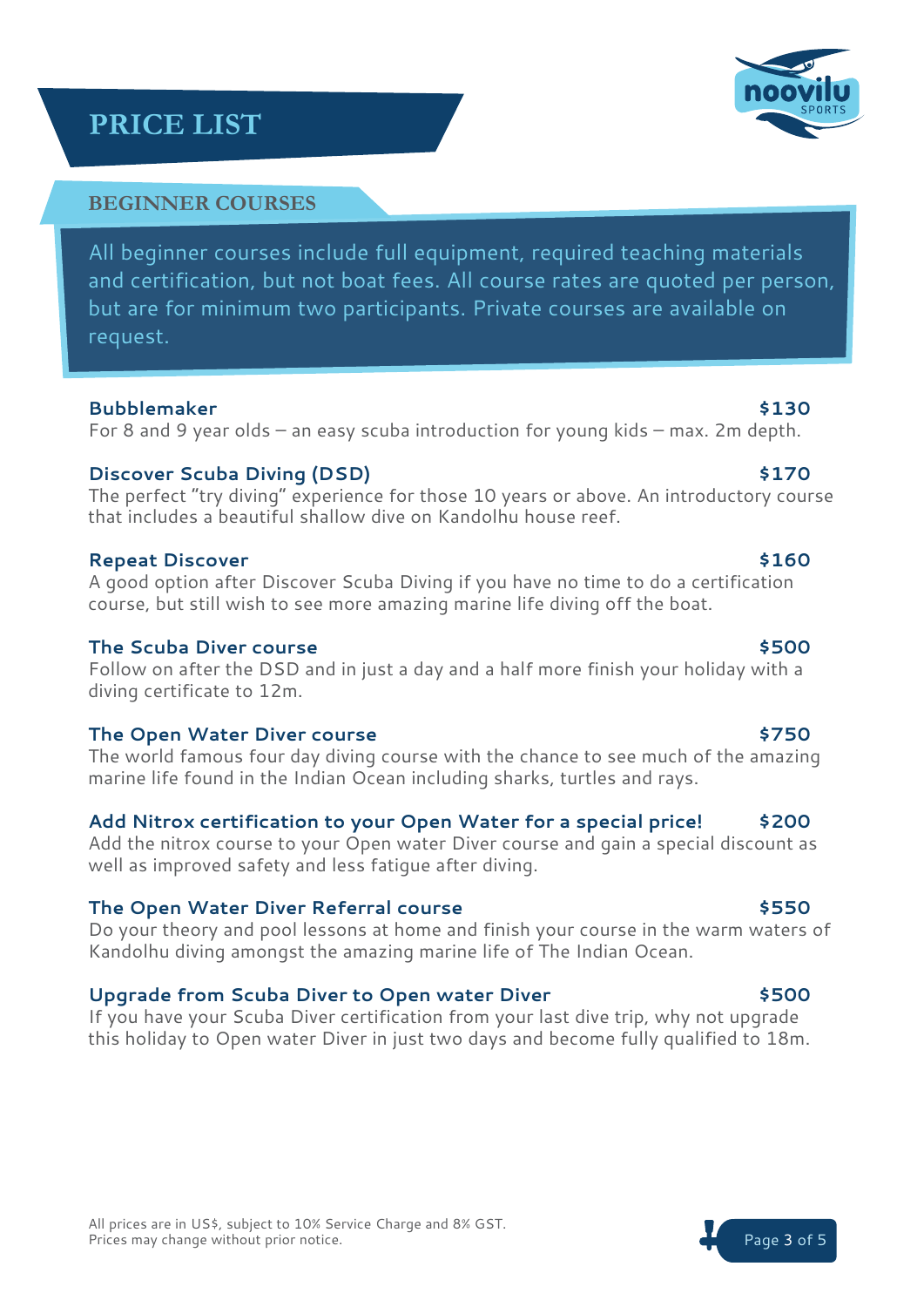# **ADVANCED COURSES**

Advanced courses include required student materials and certification, but do not include boat fees or equipment rental.

## **Scuba Review/Refresher \$120**

If you have been out of the water for a year or more, a refresher is always a good idea; includes a nice shallow dive from shore on beautiful Kandolhu house reef.

## **Nitrox course PADI \$250**

Dive safer and/or dive longer with nitrox.

## **Adventure Diver \$400**

No time to complete the Advanced course, then why not choose three Adventure dives that grab your interest and obtain the Adventure Diver certification!

## **Advanced Open Water \$600**

The fun 5 dive Advanced course with minimal theory. Try Wreck diving, Night, Underwater Photography, Deep or others of your choice with your instructor.

# **Add Nitrox certification to your Advanced for a special price! \$200**

If you are doing the Advanced you will likely start diving deeper – increase your safety and your no decompression time by diving with nitrox!

# **Specialty Dives Please ask**

We have many specialty courses on offer so please contact us for any specialty course you may wish to do. A current favorite due to the increasing availability and range of underwater digital cameras like the GoPro is the two dive Digital Underwater Photography specialty course.

# **Rescue Diver**  $\sim$  8500 **\$850**

An excellent course to improve your confidence and awareness plus the chance to develop some skills in emergency management and prevention.

**Divemaster course** – please e-mail us about prices and availability The ultimate diving course and first step on the dive professional ladder!